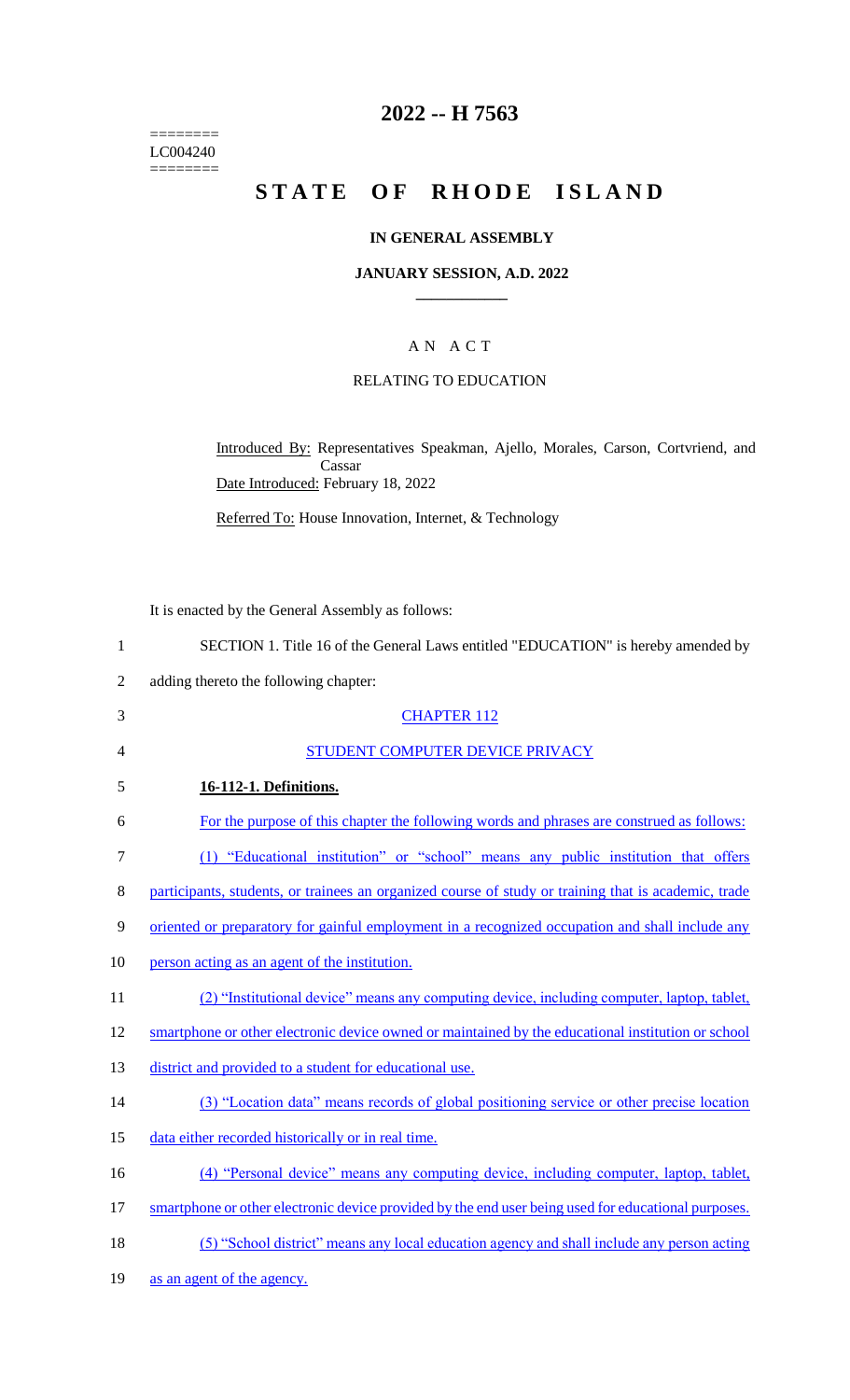| $\mathbf{1}$   | (6) "Student" means any student, participant, or trainee, whether full-time or part-time, in              |
|----------------|-----------------------------------------------------------------------------------------------------------|
| $\overline{2}$ | an organized course of study at an educational institution.                                               |
| 3              | 16-112-2. Restricted access to audio and video functions.                                                 |
| 4              | (a) No educational institution or school district shall activate or access, or allow a third              |
| 5              | party to activate or access, any audio or video receiving, transmitting, or recording functions on a      |
| 6              | student's institutional device or personal device, unless:                                                |
| $\tau$         | (1) A student initiates the activation for educational purposes and access is limited to that             |
| 8              | purpose;                                                                                                  |
| 9              | (2) The activation and/or access is ordered pursuant to a judicial warrant; or                            |
| 10             | (3) Activation and/or access is necessary in response to an imminent threat to life or safety             |
| 11             | and is limited to that purpose.                                                                           |
| 12             | (b) Within seventy-two (72) hours of activating and/or accessing, or allowing third party                 |
| 13             | activation and/or access to, the audio or video receiving, transmitting, or recording functions on a      |
| 14             | student's institutional device or personal device pursuant to subsection $(a)(3)$ of this section, the    |
| 15             | educational institution or school district shall provide to the student and their parent or legal         |
| 16             | guardian a written explanation of the precise threat that prompted the access and the data and            |
| 17             | features that were activated and/or accessed.                                                             |
|                |                                                                                                           |
| 18             | 16-112-3. Restricted access to location data.                                                             |
| 19             | (a) No educational institution or school district may access or use location data for tracking            |
| 20             | a student's institutional device or personal device, or allow a third party to do so, unless:             |
| 21             | (1) Such access or use is ordered pursuant to a judicial warrant;                                         |
| 22             | (2) The student to whom the institutional device was provided, or their parent or legal                   |
| 23             | guardian, has notified the educational institution or school district in writing that the institutional   |
|                | device is missing or stolen, or the device has not been returned when required for inventory              |
| 24<br>25       | purposes;                                                                                                 |
| 26             | (3) The access or use is necessary in response to an imminent threat to life or safety and is             |
| 27             | limited to that purpose; or                                                                               |
| 28             | (4) The data is retrieved in a de-identified manner and is used only to determine whether                 |
| 29             | the device is on-site or off-site.                                                                        |
| 30             | (b) Within seventy-two (72) hours of accessing or using, or allowing a third party to access              |
| 31             | or use, the location data for a student's institutional device or personal device pursuant to subsection  |
| 32             | $(a)(3)$ of this section, the educational institution or school district shall provide to the student and |
| 33             | their parent or legal guardian a written explanation of the precise threat that prompted the access       |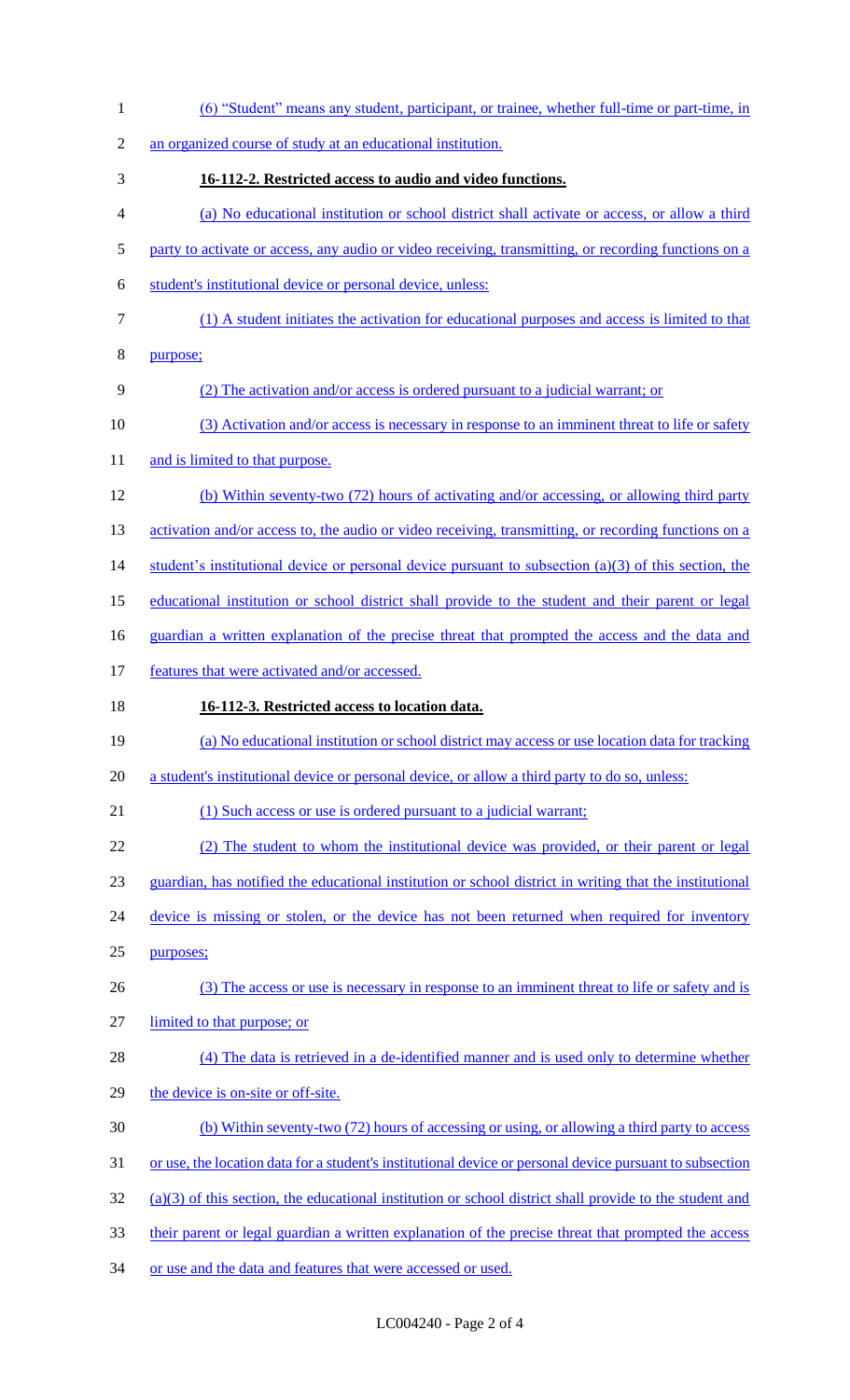- **16-112-4. Authority to adopt policies.**
- School districts shall have the authority to adopt policies to further implement this chapter.
- **16-112-5. Penalties.**
- (a) In any civil action alleging a violation of this chapter, the court may:
- (1) Award to a prevailing applicant or student declaratory relief, damages, and reasonable
- attorneys' fees and costs; and
- (2) Award injunctive relief against any school or agent of any educational institution that
- or who commits or proposes to commit a violation of this chapter.
- (b) The rights provided a parent or legal guardian under this chapter shall accrue to any
- 10 student who is eighteen (18) years of age or older.
- SECTION 2. This act shall take effect on August 1, 2022.

#### ======== LC004240 ========